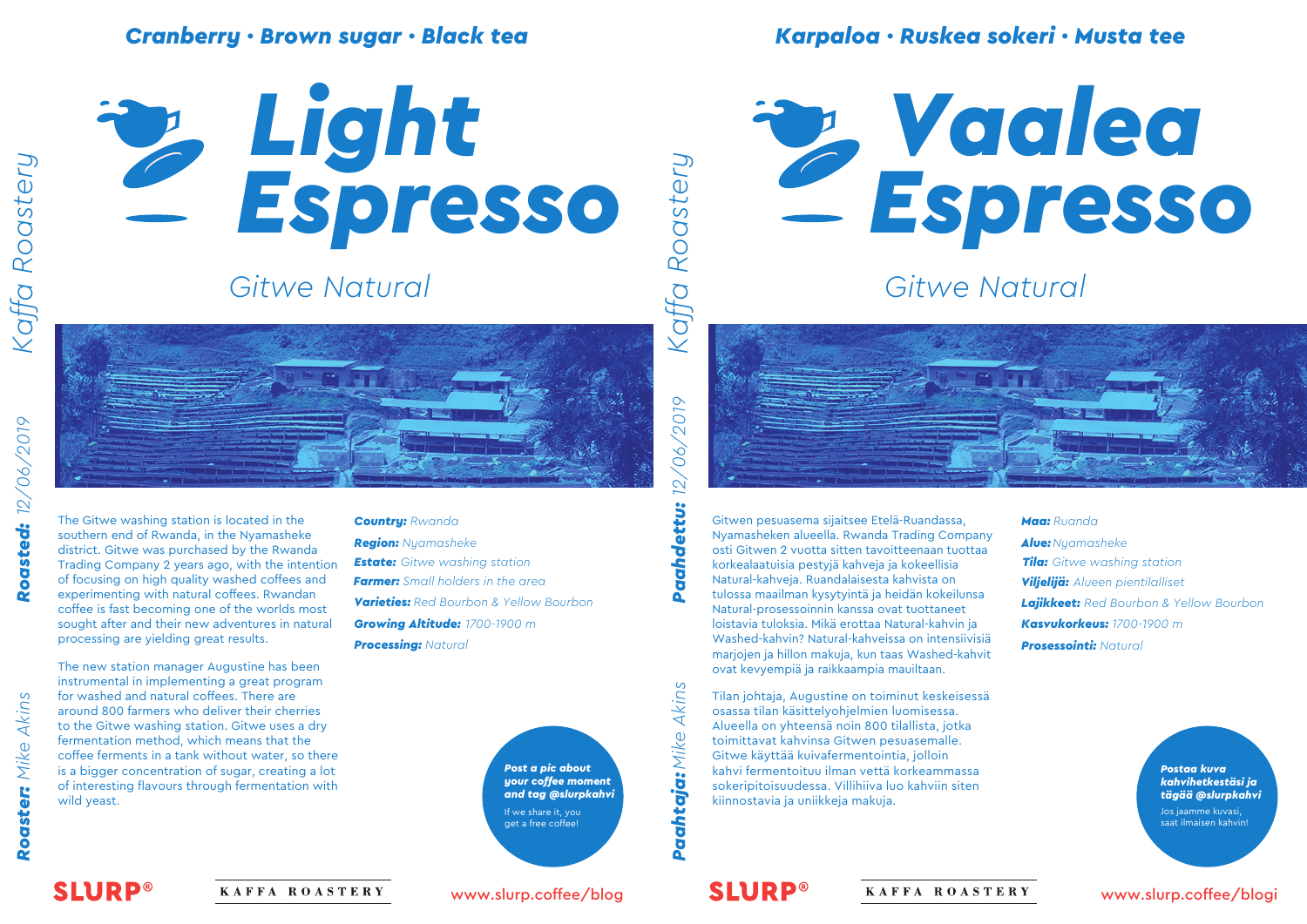#### *Cranberry · Brown sugar · Black tea*

# *Espresso Light*

# *Gitwe Natural*

The Gitwe washing station is located in the southern end of Rwanda, in the Nyamasheke district. Gitwe was purchased by the Rwanda Trading Company 2 years ago, with the intention of focusing on high quality washed coffees and experimenting with natural coffees. Rwandan coffee is fast becoming one of the worlds most sought after and their new adventures in natural processing are yielding great results.

The new station manager Augustine has been instrumental in implementing a great program for washed and natural coffees. There are around 800 farmers who deliver their cherries to the Gitwe washing station. Gitwe uses a dry fermentation method, which means that the coffee ferments in a tank without water, so there is a bigger concentration of sugar, creating a lot of interesting flavours through fermentation with wild yeast.

*Country: Rwanda Region: Nyamasheke Estate: Gitwe washing station Varieties: Red Bourbon & Yellow Bourbon Growing Altitude: 1700-1900 m Processing: Natural Farmer: Small holders in the area*

> *Post a pic about your coffee moment and tag @slurpkahvi*

If we share it, you get a free coffee!

# Roaster: Mike Akins

# **SLURP®**

#### KAFFA ROASTERY

#### www.slurp.coffee/blog